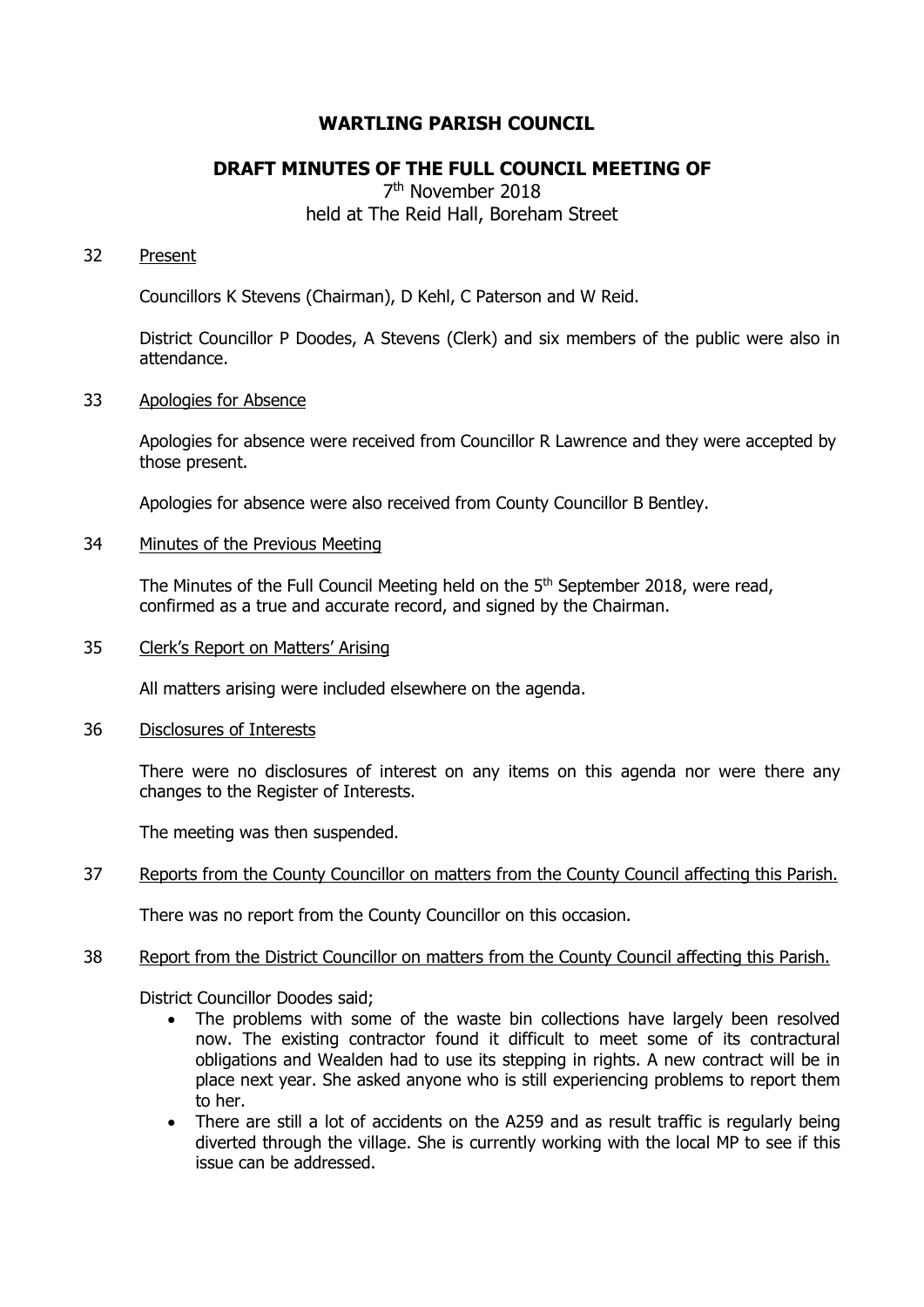The opening of the new crematorium has been delayed and it is now due to open in March 2019.

In answer to a resident's question she also confirmed that whilst glass bottles are mixed in with general waste at the side of the road, they are separated at the depot.

#### 39 Questions from Members of the Public

There were no further questions from any members of the public.

The meeting was then re-opened.

#### 40 Reports

a) Planning – The following planning application was approved by Wealden District Council;

WD/2018/1507/F - Foxes Barn, Wood Lane, Wartling, Hailsham, BN27 1GA - Proposed barn containing stables and agricultural store

A Decision has yet to be made on the following planning application;

WD/2017/1674/F - Barn House, Boreham Hill, Boreham Street, BN27 4SQ - Change of use from holiday let unit to a single dwelling and use of associated land as domestic curtilage.

Concerns were raised about Dormers Farm because there doesn't appear to be any planning permission for the two holiday lets to be used as private dwellings. One occupant is also reported to be operating a used car business there. The Clerk will ask Enforcement to investigate.

## b) Environment North

There was nothing new to report on this occasion.

## c) Footpaths

There was nothing new to report on this occasion.

## d) Environment South

There was nothing new to report on this occasion.

e) Highways

Resurfacing work to the Wartling Road has been postponed. Patching work is planned for the  $10<sup>th</sup>$  to the  $15<sup>th</sup>$  December.

f) Police

There was nothing new to report on this occasion.